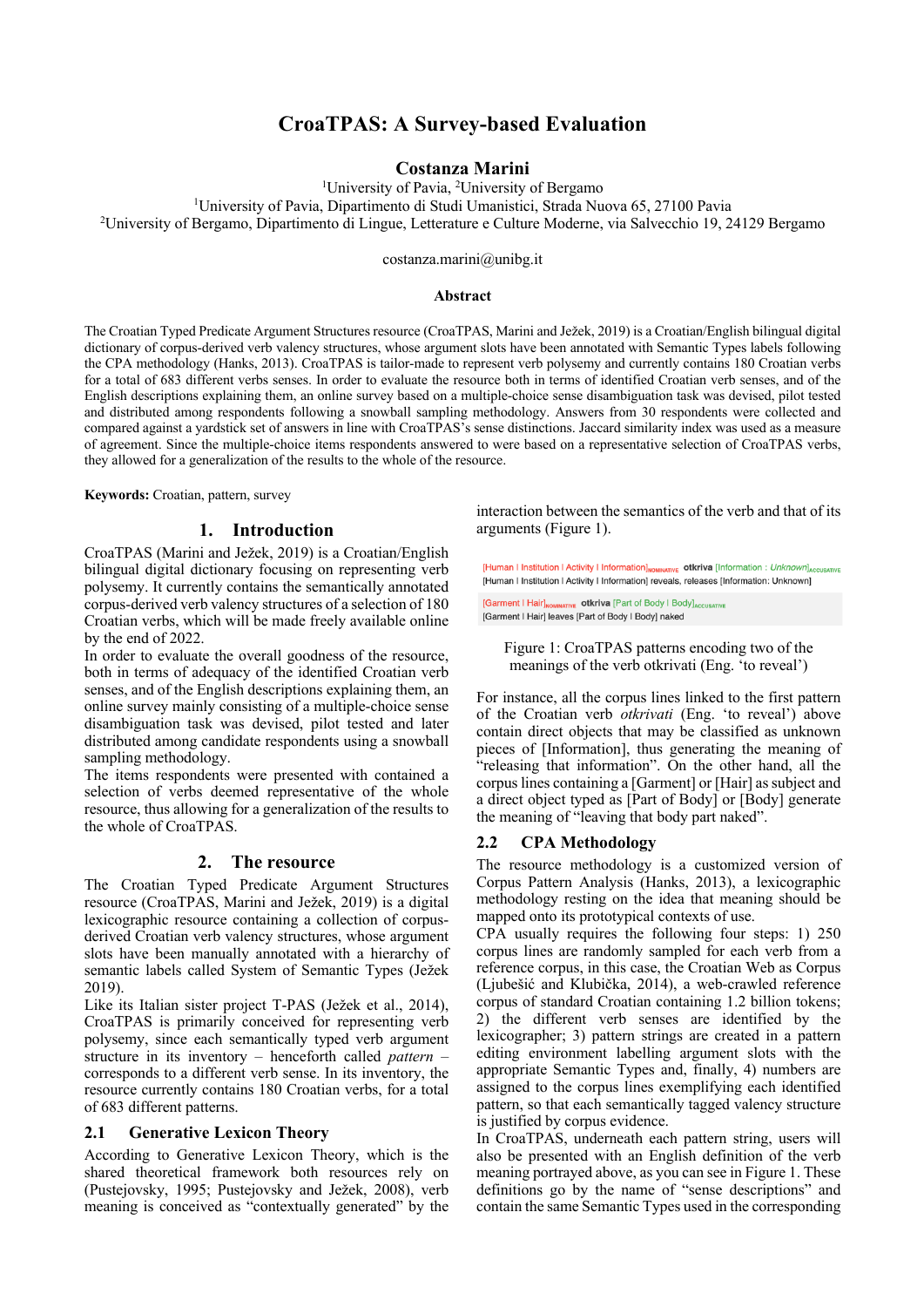pattern string. They were written in English in order to make CroaTPAS a bilingual online resource available to Croatian language learners.

## **3. The survey**

To evaluate the overall goodness of both the identified verb senses stored in CroaTPAS, and the English sense descriptions elucidating them, it was decided to administer an online multiple-choice questionnaire aimed at native speakers of Croatian with a good command of the English language, as well as to individuals with native-like Croatian proficiency.

In the multiple-choice section of the survey, respondents had to carry out a verb sense disambiguation task on a selection of 91 corpus examples with GDEX values (Kilgarriff et al. 2008) higher than 0.8 extracted from the Croatian Web as Corpus via the Sketch Engine (Kilgarriff et al. 2014). GDEX is an algorithm able to identify Good Dictionary EXamples by assigning corpus sentences a score ranging from 0 to 1 based on their lexical and syntactic complexity.

Each example featured one of the recorded verb senses of the CroaTPAS verb under scrutiny and was followed by English alternative sense explanations to choose from, corresponding to the array of English sense descriptions available in CroaTPAS underneath the patterns of that specific verb. Here is an example of multiple-choice item.

(0) Kako \*podnijeti\* ljetne vrućine, a osjećati se ugodno?1

o [Human | Human Group] can stand, endures [Anything: Negative]

o [Human | Institution] submits, files [Document | Request | Offer]

Before starting data collection, the questionnaire was briefly piloted by a group of two respondents, whose feedback contributed to improving the survey (see  $\S$  3.3). As for the sampling method, the choice fell upon *snowball sampling* (Johnstone Young 2016: 169, Dörnyei 2007: 98), which consists in contacting a small group of good candidate participants, who are then asked to generate a chain reaction forwarding the survey to other appropriate candidate participants among their contacts. Given this choice of method, the evaluation survey was presented as a Google Form, i.e., a free online survey which can be built using Google Suite and easily forwarded via link.

All instructions were given in English to ensure that respondents did realize the need to be proficient not only in Croatian but also in English to be able to carry out the verb sense disambiguation task that constitutes the main bulk of the survey.

It was also decided not to mention the name of the resource in any part of the survey, nor to go into technical details when it comes to verb polysemy, so as not to distract respondents from the task at hand.

Special attention was devoted to thanking and reassuring respondents of the confidentiality and anonymity of their answers, as well as of the availability of the author to answer any possible question concerning the project. To comply with the ethical principle of informed consent, respondents were explicitly asked to submit the form only if they accepted that their anonymous answers were going to be used for research purposes

## **3.1 Background Information**

In light of the fact that asking for demographic information at the start of a questionnaire can be off-putting (Fife-Schaw 2006), background questions were asked after the multiple-choice section. Questions included both open questions, multiple-choice items, and three sentence completion items involving semantic differential scales (Dörnyei 2007: 105). Two of the latter were designed to let respondents complete statements concerning their language proficiency in English and Croatian by marking a 5-step continuum between two polar adjectives, namely *basic* and *excellent*, in order "to elicit a more meaningful answer than a simple question" (*ibidem*, 107).

## **3.2 Verb Selection**

Out of the 180 verbs in CroaTPAS, 32 were excluded since they only feature one sense and could thus not be used in a sense disambiguation task such as the one devised for the survey. To provide respondents with corpus examples from a representative selection of CroaTPAS verbs, the 148 remaining entries were divided by pattern number as well as aspect, and percentages were subsequently calculated for each verb class.

To guarantee a verb selection representative of the whole resource, we decided to keep the percentages fixed and determine how many verbs would have to be chosen for each class given an arbitrary total of 20 verbs. Given their paucity, three biaspectual verbs were included by default in the poll to guarantee their evaluation. Table 1 provides a complete overview of the final selection of verbs included in the survey after pilot testing it.

## **3.3 Pilot testing**

Following Johnstone Young (2016: 176), the questionnaire was piloted before beginning with data collection. The pilot group included two respondents, who were asked to complete the draft survey and reflect on its design, the wording of items and the clarity of the example sentences. The items from the background information section were deemed clear and able to capture the background of both respondents.

Both appreciated the presence of a non-binary gender option, and both agreed that asking for participants who had either a native or "a native-like proficiency of Croatian" was a good way to include not only foreigners, but also Serbian, Bosnian and Montenegrin native speakers.

The most important amendment made after the pilot testing phase was eliminating all multiple-choice items based on verbs with 7 and 11 senses, since both participants found that skimming through multiple-choice lists containing that many senses took too hard a toll on their attention levels. Moreover, since the survey was deemed quite long, it was decided to remove the items for one of the 5-pattern imperfective verbs, too.

The following Table offers an overview of the final 19 verbs included in CroaTPAS's evaluation survey after pilot testing, corresponding to a total of 91 items.

<sup>&</sup>lt;sup>1</sup> "How to \*endure\* summer heat and feel comfortable?"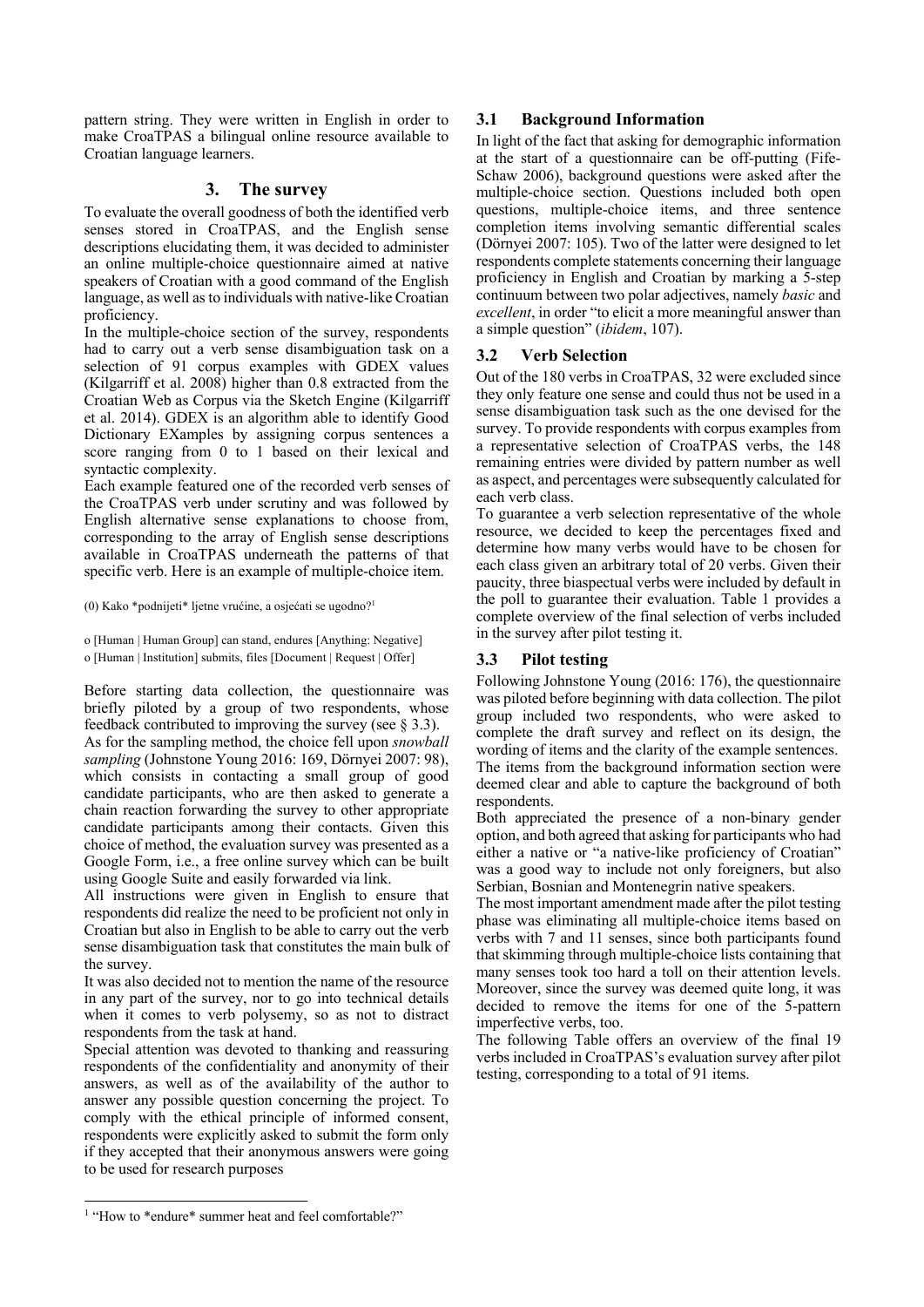| <b>Perfective</b>  | N              | verbs                |
|--------------------|----------------|----------------------|
| 2P                 | 2              | podnijeti, prekinuti |
| 3P                 | 2              | isključiti, sletjeti |
| 4P                 | 2              | otkriti, ubiti       |
| 5P                 | 1              | prodati              |
| 6P                 | 1              | popiti               |
| Imperfective       | N              | verbs                |
| 2P                 | $\overline{2}$ | gostiti, željeti     |
| 3P                 | 2              | čitati, kupovati     |
| 4P                 | 2              | osnovati, slati      |
| 5P                 | 1              | voziti               |
| 6P                 | 1              | žderati              |
| <b>Biaspectual</b> | N              | verbs                |
| 2P                 | 1              | informirati          |
| 3P                 | 1              | napredovati          |
| 5P                 | 1              | kontrolirati         |

Table 1: The final selection of verbs included in CroaTPAS's evaluation survey after pilot testing

Following the respondents' feedback, several of the sentences included in the multiple-choice items were also discarded and replaced with shorter and simpler sentences. Despite their high GDEX scores, in fact, these sentences were identified as problematic since they either contained anaphoric pronouns pointing at referents outside sentence limits, thus taking away the readers' focus from verb meaning, or were deemed syntactically too complex, for example by featuring the verb under scrutiny only at the end of the sentence.

## **4. Results**

In a period of approximately 2 months, we were able to collect answers from 30 respondents, which was deemed a reasonable sample to carry out the evaluation on.

### **4.1 Respondent Sample**

The average age of our 30 respondents is 35.4 years: 12 (40%) are in their 20s, 7 (23.3%) in their 30s, 7 (23.3%) in their 40s, 3 (10%) in their 50s and one (3.3%) in her 60s. Gender-wise, 20 respondents identify as female, 9 as male and 1 as non-binary.

As for educational level, 83.3% of the participants in the study has attended or is currently attending university, while 16.7% holds a secondary school diploma. Of the university-trained respondents, those who decided to specify their field of interest, 87% have a Humanities background (Croatian language and literature, Linguistics, Foreign Languages, Social studies, Political Sciences, Theatre) and 13% Hard sciences (IT, Engineering and Chemistry).

All respondents except one consider Croatian as one of their native languages. All of them grew up in either Croatia or Bosnia and Herzegovina except for four, who were either born in or moved to an English-speaking country quite early on. Two of these four respondents still live abroad (included the only non-native speaker of Croatian), while the rest lives in Croatia.

choice items, each of the 30 survey answer sheets was assigned a similarity score ranging from 0 to 91 depending on the number of multiple-choice answers in line with the answers from CroaTPAS's yardstick answer sheet. That number was then divided by 91 and multiplied by 100, thus returning a normalised Jaccard index expressing the similarity score (%) between each collected answer sheet and CroaTPAS's annotation.

Given that respondents were presented with 91 multiple-

For what concerns the multiple-choice section of the survey, each of the respondents' answer sheets was compared against a yardstick set of answers in line with CroaTPAS's sense distinctions. To provide a measure of how similar each of the 30 survey answers was to the yardstick, we calculated the Jaccard index of similarity. The Jaccard similarity between two sets A and B is defined as "the ratio of the number of elements in the intersection of A and B over the number of elements in the union of A

**4.2 Jaccard Index of Similarity**

and B" (Zumel and Mount 2014: 184).



Figure 2: Dispersion plot of the similarity scores (%) of the 30 survey answers sheets against CroaTPAS's yardstick

As you can see from the dispersion plot above, all survey answer sheets but one range between 100% and 83.51% similarity. The only answer sheet scoring a lower similarity value  $(64.84\%)$  was identified by Rosner's Test<sup>2</sup> as a possible outlier both at 5% and 1% significance and subsequently discarded.

Therefore, since the mean similarity score of the remaining 29 survey answer sheets stands at  $91.36\% (\pm 5.12)$  and data sets with a normalised Jaccard similarity above 85% can be considered highly stable (Zumel & Mount 2014: 184), we can conclude that the collected survey answers form a proper cluster showing a high level of agreement with the yardstick answer representative of CroaTPAS's sense distinctions.

### **4.3 Similarity Scores and Polysemy**

After assessing the overall similarity scores of the collected survey answer sheets with the yardstick, we decided to group together the individual multiple-choice answers in five classes (2P, 3P, 4P, 5P and 6P) according to the degree of polysemy (two, three, four, five or six senses) expressed by the verb they portray and then calculate five new sets of similarity scores comparing them to the five corresponding

<sup>2</sup> Rosner's Test was run using the statistical software ProUCL 5.0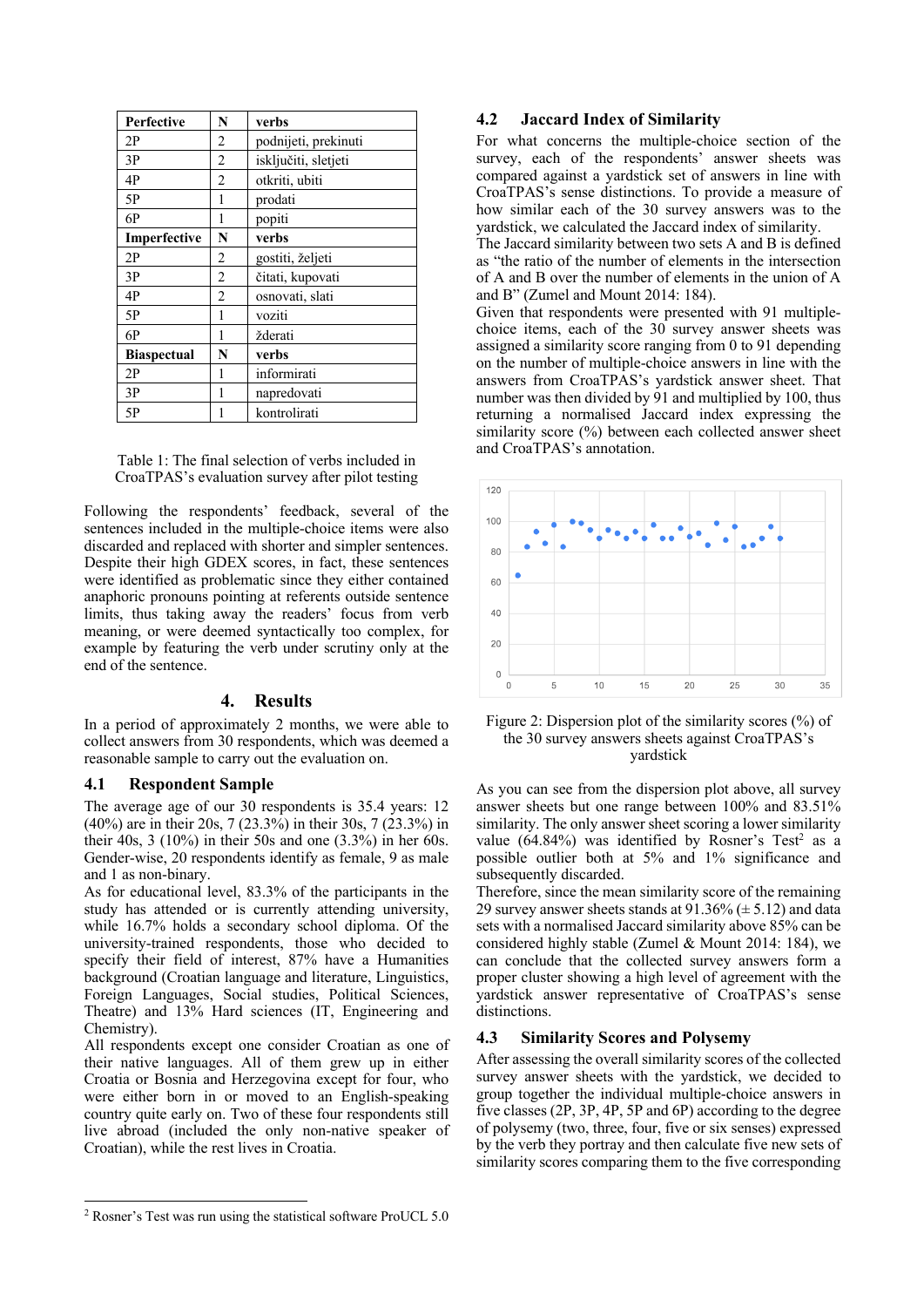groups of yardstick answers representing the sense distinctions made in CroaTPAS.





As you can see from the box plot in Figure 3, the similarity score of the survey answers does vary according to the number of senses expressed by the verbs they refer to. Participants tend to be more in line with the yardstick answers when it comes to less polysemous verbs, scoring a mean similarity value of 95.5% ( $\pm$  5.94) in the 2P answer class and  $95.89\%$  ( $\pm$  5.2) similarity in the 3P answer class. On the other hand, when the verb is more polysemous, the mean similarity scores of the answers decrease slightly to 91.38% ( $\pm$  6.8) for answers to items containing verbs with four senses,  $83.3\%$  ( $\pm$ 11.43) for answers to items on fivesense verbs and  $91.13\%$  ( $\pm$  8.89) for those to items containing six-sense verbs.

Bearing in mind that mean similarity scores for all answer classes remain higher than 80%, thus showing a high level of agreement with the yardstick annotation regardless of verb polysemy, we might venture at tracing this difference back to the fact that disambiguating meanings when given more options is more demanding than when one is given fewer options to choose from.

#### **4.4 Similarity Scores and Gender**

To provide further support to CroaTPAS's evaluation, we divided the similarity scores of the survey answers by gender. Given that only one respondent identified as nonbinary, only two similarity score distributions were compared, namely the one corresponding to the answers given by female respondents (19) and the other corresponding to the answers given by male participants (9). Two box plots were drawn for to provide a graphical representation of each population (Figure 4).



Figure 4: Box plots showing the different distribution of similarity scores (%) in survey answers by gender

As you can see, the two box plots are quite similar: the mean similarity score for survey answers provided by women respondents is 90.80 %  $(\pm 5.46)$ , while the mean similarity score of male respondents  $92.80 \%$  ( $\pm$  4.60). However, to assess the possible presence of a statistically significant gender bias, we ran a t-Test for two independent means, after making sure that both populations qualify as normally distributed using the Kolmogorov-Smirnov Test of Normality.

As it turns out, there is no significant difference for gender between the two populations, since the computed t-value is 1.02785, which is lower than 2.0555, the critical value for 26 degrees of freedom and 10% level of significance (5% in each tail).

#### **4.5 Similarity Scores and English Level**

As in the case of gender, it was decided to investigate the possible influence of the English language proficiency on the recorded similarity scores. This was the reason why participants were asked to rate their level of English in the first place.

The box plots in Figure 5 show the different distribution of similarity scores according to the different levels of English language skills respondents declare to possess. Only one participant gave themselves 1/5 on the semantic differential scale provided in the online survey and was thus discarded. Having already excluded the outlier, the remaining 28 respondents distribute on three distinct self-assessed language levels: 5 on level 3, 12 on level 4 and 11 on level 5. The mean similarity scores for the three levels are all quite high, standing at  $92.53\%$  ( $\pm$  5.46),  $91.21\%$  ( $\pm$  5.62) and  $91.71\%$  ( $\pm$  4.46), respectively.